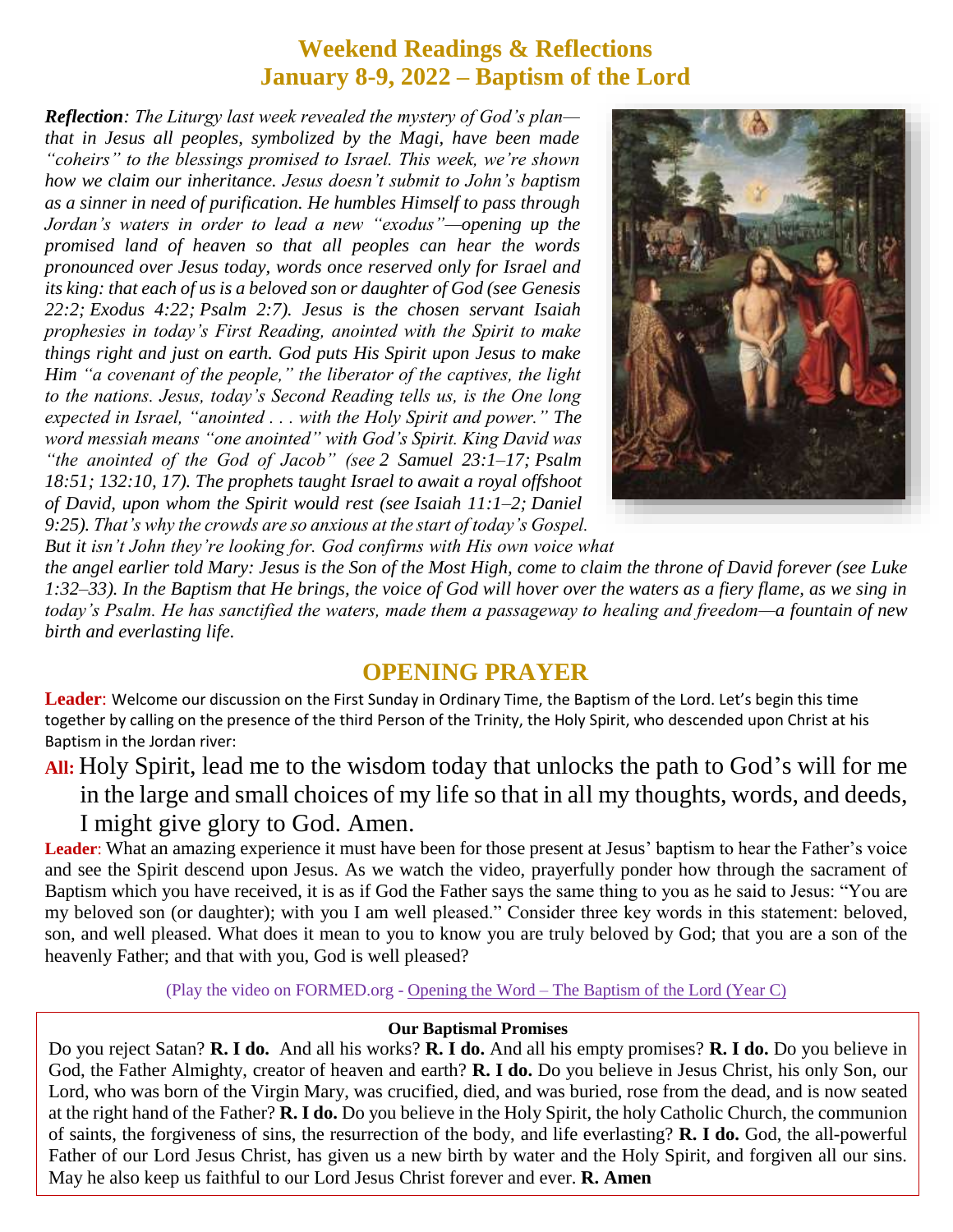### **FIRST READING** ~ Isaiah 42:1-4, 6-7 ~

Thus says the LORD: Here is my servant whom I uphold, my chosen one with whom I am pleased, upon whom I have put my spirit; he shall bring forth justice to the nations, not crying out, not shouting, not making his voice heard in the street, a bruised reed he shall not break, and a smoldering wick he shall not quench, until he establishes justice on the earth; the coastlands will wait for his teaching. I, the LORD, have called you for the victory of justice, I have grasped you by the hand; I formed you, and set you as a covenant of the people, a light for the nations, to open the eyes of the blind, to bring out prisoners from confinement, and from the dungeon, those who live in darkness.

*The prophet Isaiah speaks often of the promise that God will send a Messiah. Today's prophecy foretells Jesus' coming. Celebrating Jesus' Baptism, we learn also of our own 'job description' to live following Jesus' lifestyle and example in the world.* 

 *Have you made your baptism personal and meaningful? What does it mean for you to be: chosen, upon whom I have put my spirit, bring forth justice, called personally for the victory of justice? Have you recognized God trying to take you by the hand and form you, ask you to be an example and light for others, transform people's lives who are blind and suffering in darkness?*



#### **SECOND READING**  $~\sim$  Acts 10:34-38 Peter proceeded to speak to those gathered in the house of Cornelius,

saying: "In truth, I see that God shows no partiality. Rather, in every nation whoever fears him and acts uprightly is acceptable to him. You know the word that he sent to the Israelites as he proclaimed peace through Jesus Christ, who is Lord of all, what has happened all over Judea, beginning in Galilee after the baptism that John preached, how God anointed Jesus of Nazareth with the Holy Spirit and power. He went about doing good and healing all those oppressed by the devil, for God was with him."

*Acts 10 is a very important chapter and experience in the life of St Peter. Peter was Jewish and was brought up in strict observance knowing what was considered clean and unclean. Non-Jews (Gentiles / Greeks) were considered 'unclean'. If you entered their home or ate with them, you became unclean. Peter is told by God to go into Cornelius' home (He was a gentile and a despised Roman soldier!). Peter has a significant conversion of the mind…. people of every nation are acceptable to God.* 

 *Who do you consider to be 'clean' 'unclean'? What obstacles did Peter have to overcome to go into Cornelius' house? What obstacles do you have to overcome?*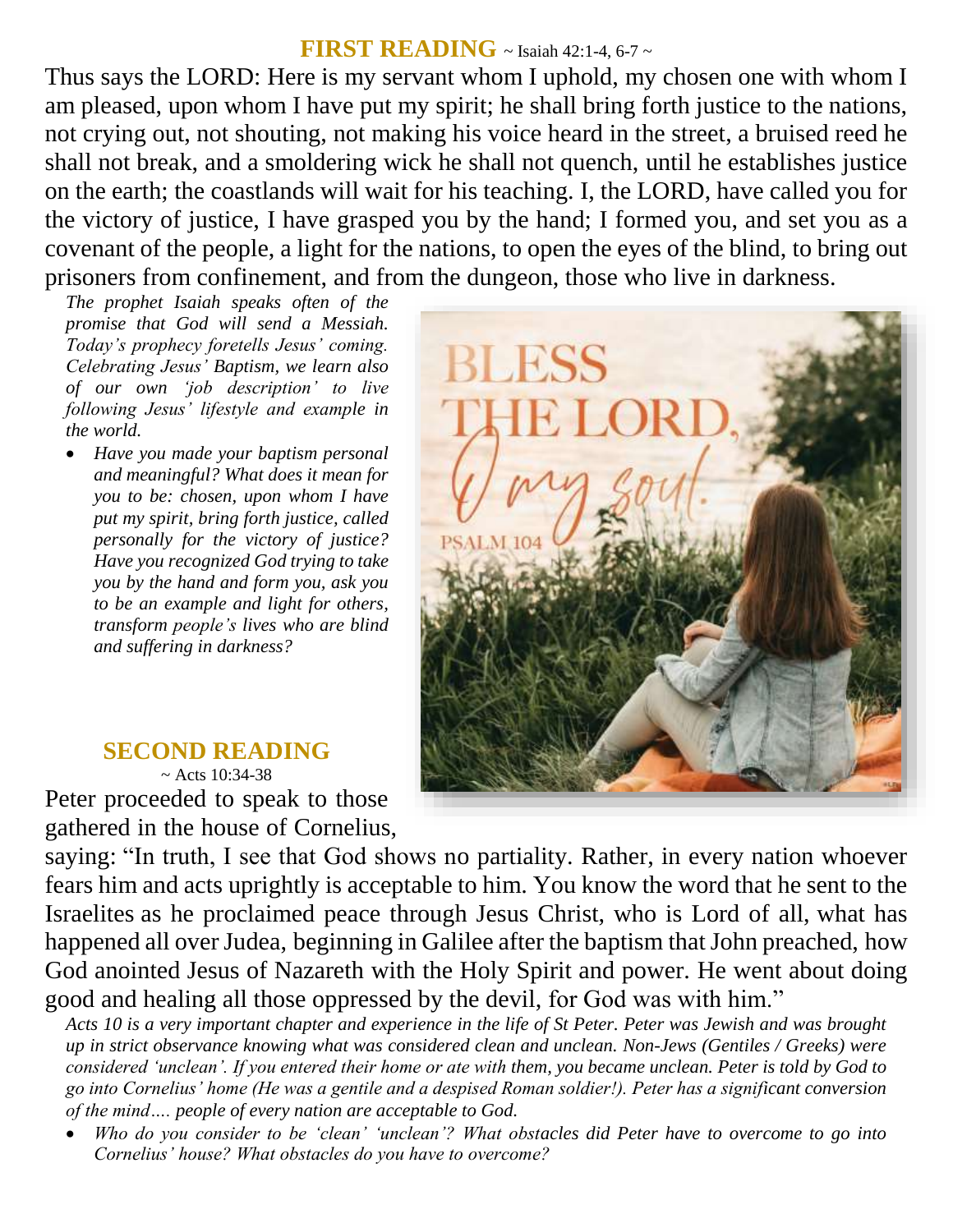#### **GOSPEL** ~ Luke 3:15-16, 21-22 <sup>~</sup>

The people were filled with expectation, and all were asking in their hearts whether John might be the Christ. John answered them all, saying, "I am baptizing you with water, but one mightier than I is coming. I am not worthy to loosen the thongs of his sandals. He will baptize you with the Holy Spirit and fire." After all the people had been baptized and Jesus also had been baptized and was praying, heaven was opened and the Holy Spirit descended upon him in bodily form like a dove. And a voice came from heaven, "You are my beloved Son; with you I am well pleased."

*It was a custom for disciples to carry the master's sandals. It was a sign of discipleship. The image John shares is he is not even worthy to bow down and undo the sandals of Jesus.* 

 *The holiness and distinctiveness between John and Jesus is emphasized. Why? Historical and theological writing is present in this Baptism scene of Jesus. Isaiah had cried out to God in the Old Testament – open the heavens and come down! Now the clouds are pushed apart, the spirit of God descends and God's voice is heard. Here he is! The Messiah. The promised one. My Son.* 

*Imagine being at this scene. Imagine this is your baptism scene. What do you feel? Think?*

*You may have been too young to remember your own baptism. It does not mean that you cannot now become conscious of what happened and what it means today. A special prayer was prayed over you as part of your anointing (Christ-ing) that you be a Priest, Prophet and King. Your call is to be a Priest (bring the world to God and God to the world), Prophet (listen to the scriptures and speak God's word of comfort and challenge to the world), and King (to lead the world not follow the world.)*

*• How could you grow in awareness and expression of your God-given calling?*

### **MEDITATION**

Do you want to be on fire for God? John the Baptist said that the Messiah would "baptize with the Holy Spirit and with fire." Fire in biblical times was associated with God and with His action in the world and in the lives of His people. God sometimes manifested His presence by use of fire, such as the burning bush which was not consumed when God spoke to Moses (Exodus 3:2). The image of fire was also used to symbolize God's glory (Ezekiel 1:4, 13), His protective presence (2 Kings 6:17), His holiness (Deuteronomy 4:24), His righteous judgment (Zechariah 13:9), and His wrath against sin and evil (Isaiah 66:15-16). Fire can also be a sign of the presence and action of the Holy Spirit (Matthew 3:11-12 and Acts 2:3). God's fire both purifies and cleanses us, and burns within us a passionate love, holy desire, and reverent fear (respect and awe) of God and His Word.

Jesus came to give us the fire of his Spirit that we may radiate the joy and truth of the Gospel to a world in desperate need of God's light and truth. His word has power to change and transform our lives that we may be burning lights pointing others to Jesus Christ. Like John the Baptist, we too are called to give testimony to the light and truth of Jesus Christ.

John preached a baptism of repentance for the forgiveness of sins (Luke 3:3). Why did Jesus, the Sinless One, submit himself to John's baptism? In this humble submission we